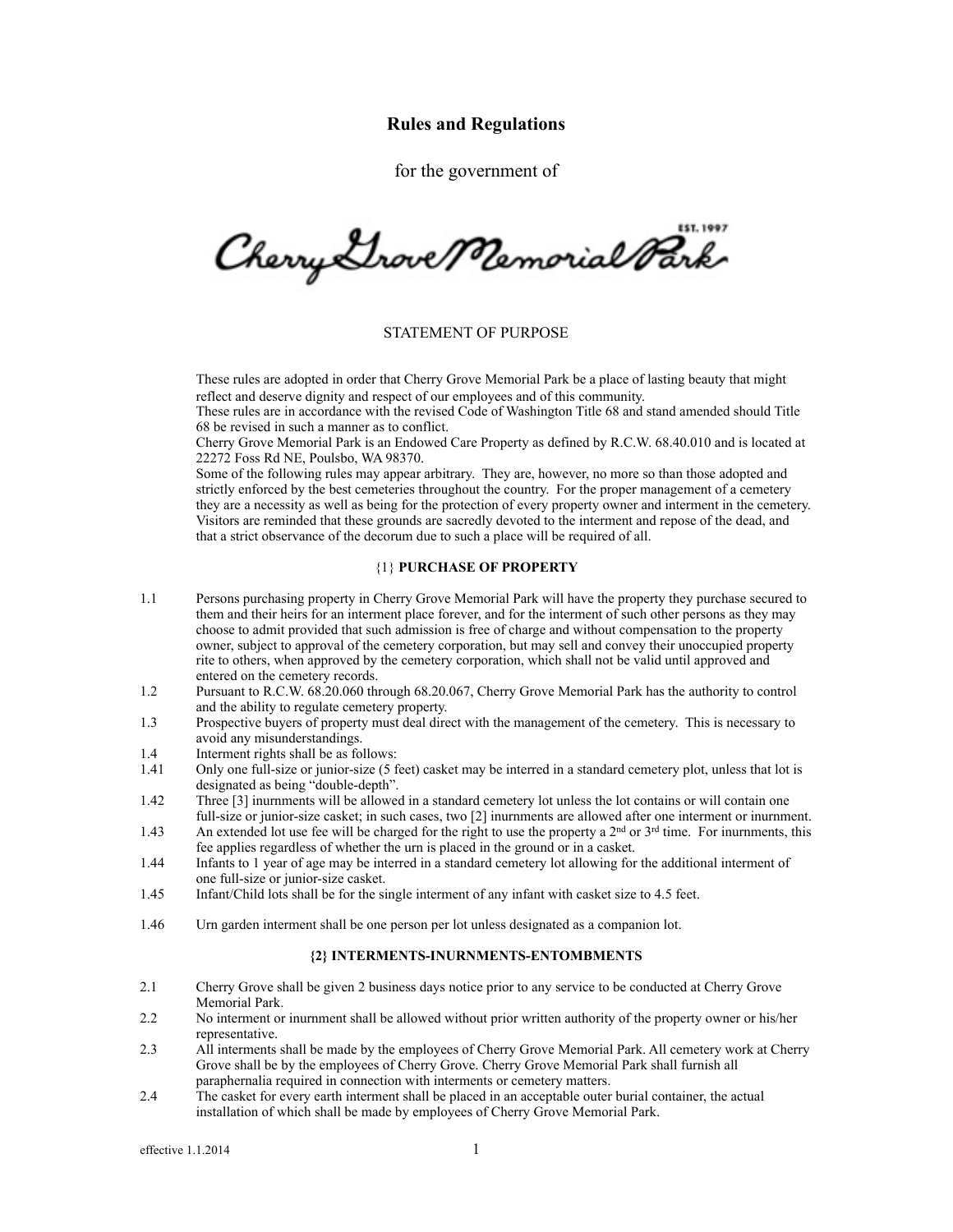- 2.5 Cremated remains which are to be placed in the ground shall be enclosed by an acceptable burial container, the installation which shall be made by employees at Cherry Grove Memorial Park.
- 2.6 Services may be scheduled Monday through Saturday only. Services may not be scheduled on generally recognized holidays or Sundays. Overtime charges will be accessed for Saturday services.
- 2.7 Services will not be scheduled prior to 9:00 AM nor later than 3:30PM
- 2.8 Interment, inurnment, or entombment at Cherry Grove Memorial Park shall only be of the human dead.<br>2.9 Cherry Grove Memorial reserves and shall have the right to correct, without notice, any error that may b
- 2.9 Cherry Grove Memorial reserves and shall have the right to correct, without notice, any error that may be made by Cherry Grove in making interments or inurnments.

#### **{3} CREMATION**

- 3.1 Cherry Grove Memorial Park will perform cremation services for only the remains of human beings, provided that those remains are delivered to Cherry Grove during normal office hours by a mortuary representative accompanied by: [1] a burial transit permit issued by a county health department, [2] a completed Forest Lawn Authority to Cremate signed by the person with the right to give such authority as defined by R.C.W. 68.50.160, 68.50.170, 68.50.180, and [3] a receipt signed by the delivering mortuary representative.<br>3.2 All human rem
- All human remains delivered to Cherry Grove for cremation purposes shall be enclosed in a rigid wooden container suitable for transportation, storage, and handling prior to cremation. Metal caskets will not be used. It shall be the responsibility of the delivering mortuary representative to provide for the removal of jewelry or other items of value.<br>3.3 Cherry Grove Memo
- 3.3 Cherry Grove Memorial Park reserves the right to decline cremation services or acceptance for cremation services of human remains larger than cremation equipment guidelines, in unacceptable or leaking containers, or with inadequate or incomplete documentation.
- 3.4 Unclaimed cremated remains may be disposed in a manner according to law, at the discretion of Cherry Grove Memorial Park as it chooses, with no responsibility for the recovery of such disposed-of cremated remains.

# **{4} MEMORIALIZATION**

- 4.1 Up to three [3] standard memorials will be permitted per standard size lot; however, double memorialization for one individual on a single space shall not be permitted.
- 4.2 Memorials will only be of the lawn type, and shall not be raised above the surface of the ground, with all inscriptions being on top. Exceptions to this will pertain to predetermined and pre-approved areas for benches, upright monuments, private family estates and any other accepted forms of memorialization approved by Cherry Grove Memorial Park.
- 4.21 Memorial markers will only be of the granite or bronze type.
- 4.22 Endowment care paid on markers is for replacement or repair and not for general cleaning or upkeep as this is the responsibility of the lot owner. If markers are purchased from an outside company, endowment care is not charged, so replacement or repair would be the responsibility of the purchaser.
- 4.23 Rights over markers placed in Cherry Grove Memorial Park shall be governed by R.C.W. Chapter 68.32
- 4.3 Memorialization for a single interment plot shall be 24x12 bronze with a 32x20x4 granite collar, or 32x20x4 granite.
- 4.31 Memorialization for two adjoining plots [companion] shall be 36x12 bronze with a 44x20x4 granite collar, or  $44x20x4$  granite.<br>4.32 Memorialization
- Memorialization for a single urn garden plot shall be  $24x12$  granite with no collar.
- 4.4 Vases that are part of the memorial tablet must be low profile and the submergible type. No more than three [3] of these are allowed per standard grave.<br>4.5 Cherry Grove Memorial Park shall supervis
- 4.5 Cherry Grove Memorial Park shall supervise the installation of each memorial and shall inspect the memorial prior to installation.
- 4.6 The scheduling of the supervision of memorial installation shall take into account weather and ground conditions, Cherry Grove burial services, and the availability of personnel.
- 4.7 Cherry Grove Memorial Park requires that third-party installers (those other than employees of Cherry Grove) supply evidence that the third-party installer and its employees carry adequate workmen's compensation insurance and that the third-party installer carries adequate public liability insurance in which Cherry Grove is a named insured.
- 4.8 Cherry Grove requires that third-party installers post a bond to insure compliance with Cherry Grove rules and regulations.
- 4.9 Cherry Grove will make a charge for labor and resource costs in connection with third-party installation of memorials.<br>4.91 Cherry Gro
- 4.91 Cherry Grove requires that a third-party installer expeditiously correct any deviations from all memorial specifications. If after notice that a deviation is not correct, Cherry Grove may make such correction at third party installer's expense.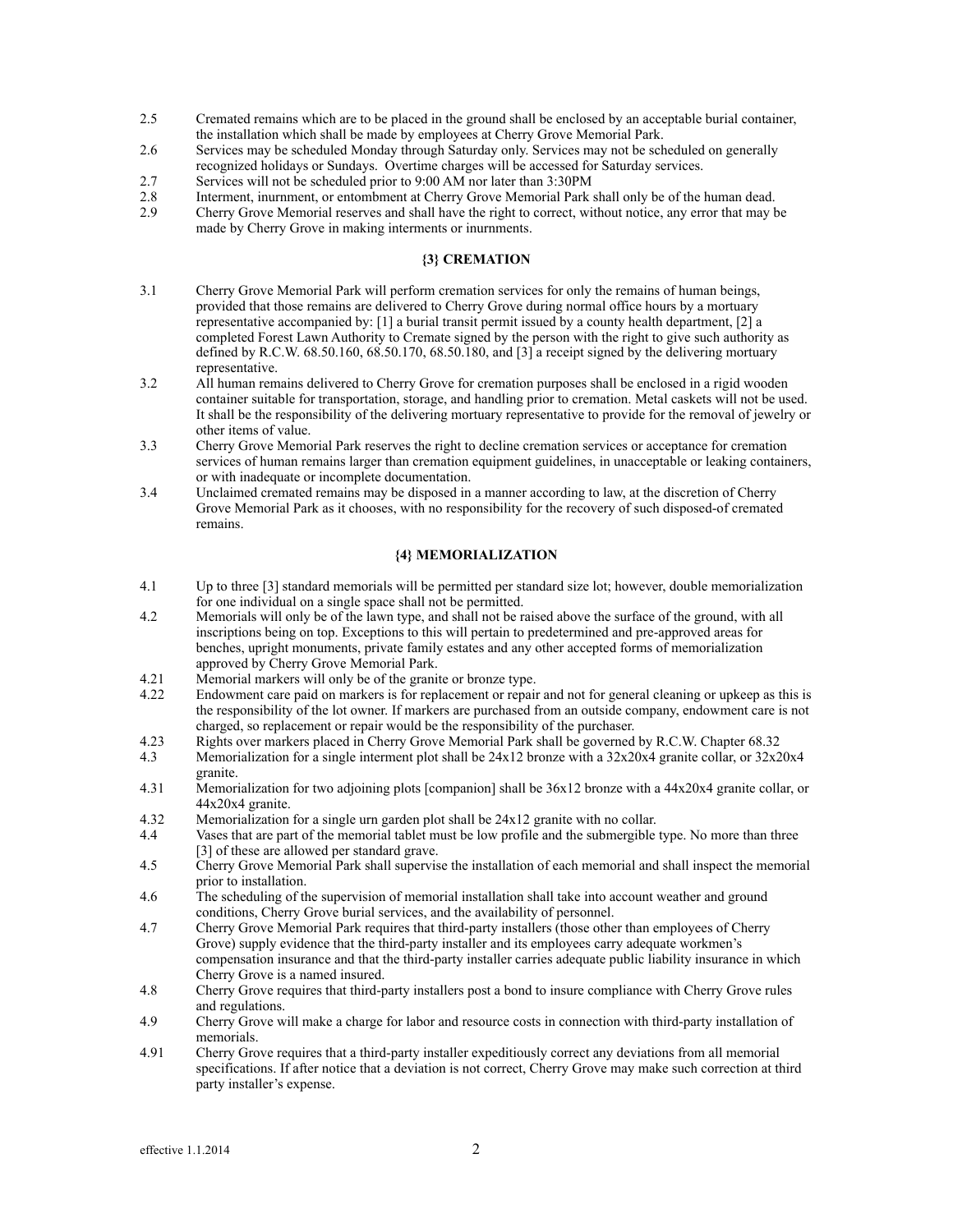- 4.92 It is necessary to secure the permission of Cherry Grove Memorial Park for any memorial to be placed on any cemetery property.
- 4.93 Cherry Grove Memorial Park reserves the right to reject the installation of any memorial for failure to comply with the above or for not meeting with the general aesthetic values of the appearance in the memorialization at Cherry Grove Memorial Park.
- 4.94 Should any cemetery and/or funeral home charges be financed, no marker purchase will be allowed until the financial contract has been paid.
- 4.95 Should any cemetery and/or funeral home charges be financed and a marker is ordered via a third party, said marker will not be allowed to be placed until all charges have been paid.

# **{5} DECORATION OF LOTS**

- 5.1 Cherry Grove Memorial Park shall have the authority to remove all floral designs, flowers, weeds, trees, shrubs, plants, or herbage of any kind from Forest Lawn as soon as, in the judgment of the management, they become unsightly, dangerous, detrimental or diseased, or when they do not conform to the standards maintained.<br>5.2 Cherry Grov
- 5.2 Cherry Grove shall not be liable for floral pieces, baskets, or frames in which, or to which, such floral pieces are attached. Cherry Grove shall not be liable for lost, misplaced, or broken flower vases. Cherry Grove shall not be responsible for plants, herbage, or plantings of any kind damaged by the elements, thieves, vandals, or by other causes beyond its control.<br>5.3 Artificial flowers on graves will be
- Artificial flowers on graves will be permitted only between November 1<sup>st</sup> and March 1<sup>st</sup>. Cherry Grove Memorial Park cannot accept any responsibility for the care or recovery of any flowers artificial or natural.
- 5.4 The placing of boxes, shells, toys, metal designs, ornaments, chairs, settees, and similar articles other than floral arrangements shall not be permitted, and if so placed, will be removed by Cherry Grove.
- 5.5 No hedges, fences, or enclosures of any kind will be permitted on or around any property.
- 5.6 The cemetery staff will set all trees and shrubs, and no tree and shrub growing within any lot shall be cut down or destroyed except on order of management. No tree, shrub, or any other living plant may be planted without the approval of the cemetery management.
- 5.7 Cherry Grove Memorial Park reserves the right to regulate the method of decorating plots so that a uniform beauty may be maintained.

# **{6} SAFETY AND SECURITY**

- 6.1 Access to Cherry Grove Memorial Park shall be from 8:00 AM to dusk only, all days of the week. Office hours are from 9:00 AM to 5:00 PM Monday through Friday, other than generally recognized holidays.<br>6.2 The speed limit shall be no more than fifteen [15] miles per hour.
- The speed limit shall be no more than fifteen [15] miles per hour.
- 6.3 Pets shall be accompanied by their owners and shall be kept on a leash or otherwise under control of owner at all times when visiting Cherry Grove. Horses are not allowed in Cherry Grove Memorial Park.<br>6.4 Motorbikes may be used for visiting purposes only. Those using bicycles shall obey the "rules"
- Motorbikes may be used for visiting purposes only. Those using bicycles shall obey the "rules of the road" and yield to all foot traffic. The use of skateboards, roller blades, roller skates, sleds, or other coasting type items is not allowed at any time in Cherry Grove Memorial Park.<br>6.5 No one shall operate any vehicle or other form of transportation of
- No one shall operate any vehicle or other form of transportation on any place except Cherry Grove roadways.
- 6.6 Cherry Grove's shop area, crematorium, well house, ponds, and other "private" areas are closed to public access, and may only be entered with express permission of, and while accompanied by, Cherry Grove management.
- 6.7 No carrying of or discharge of weapons or firearms is allowed within the grounds of Cherry Grove, except during the course of rendering military honors for the deceased, or by duly constituted law enforcement authorities.
- 6.8 All funeral processions within the bounds of Cherry Grove shall have the right of way, and will be subject to the direction of the cemetery management.<br>6.9 Cherry Grove staff are invested with full po
- 6.9 Cherry Grove staff are invested with full police powers to arrest and expel from the grounds of Cherry Grove Memorial Park any person disturbing the sanctity by noise, boisterous or improper conduct, or who shall violate any of the foregoing rules of the Corporation. Cherry Grove Memorial Park reserves the right to refuse entrance to anyone who is not a property owner or relative of a person interred at Cherry Grove. All improper persons and those known to have wantonly violated any of the rules and regulations of Cherry Grove Memorial Park will not be permitted to enter the grounds thereafter.<br>6.91 Cherry Grove Memorial Park is not responsible for lost or stolen items place
- Cherry Grove Memorial Park is not responsible for lost or stolen items placed on any burial space, inurnment space or niche whether glass front or granite front.

#### **{7} MISCELLANEOUS CONDITIONS AND TERMS**

7.1 All mineral rights, and water rights, are reserved by and remain the property of Cherry Grove Memorial Park.